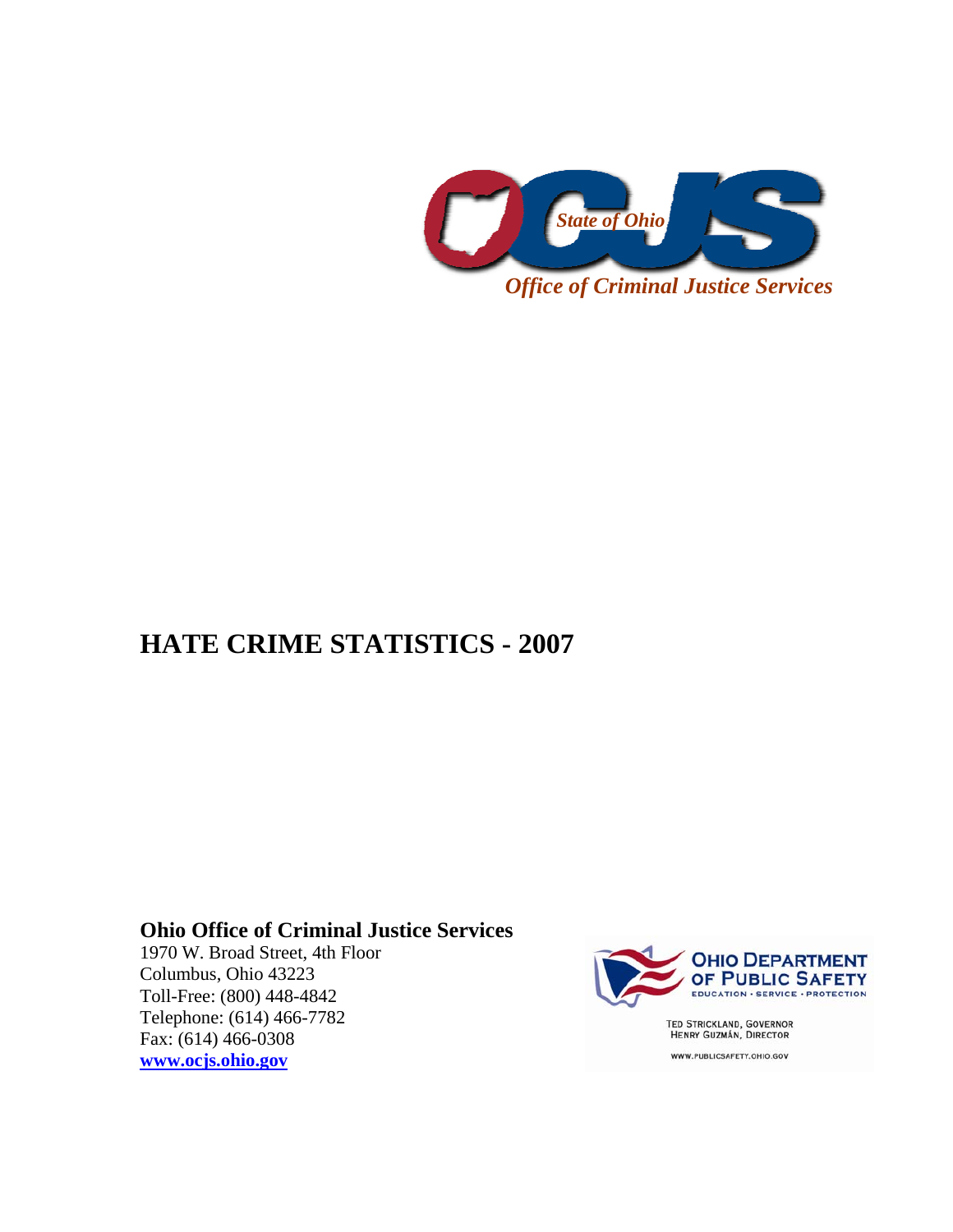## HATE CRIME STATISTICS 2007

In October 2008, the Federal Bureau of Investigation released the publication, *Hate Crime Statistics 2007*. Produced in compliance with the federal Hate Crime Statistics Act of 1990, the publication has been released annually since 1992.

Hate crimes, also known as bias crimes, are criminal offenses committed against a person, property, or society that are motivated, in part or in whole, by the offender's bias against a race, religion, disability, sexual orientation, or ethnicity/national origin.

The report is based on data submitted to the FBI's hate crime statistics program through a standardized hate crime supplement to UCR and NIBRS reports. Nationally, 13,241 law enforcement agencies representing 86.3 percent of the nation's population participated in the hate crime reporting program in 2007.

The information contained in this report is subject to strenuous qualifiers. As the FBI report itself states, "Because motivation is subjective, it is difficult to know with certainty whether a crime resulted from the offender's bias." Law enforcement investigation must reveal with sufficient evidence to lead a person to conclude that the offender's actions were motivated in whole or in part by his or her bias.

The following is a brief review of this year's report. Whenever available, Ohio statistics are reported, and may be supplemented by U.S. statistics.

## Hate crime reporting

- The number of Ohio law enforcement agencies who submitted the hate crime supplement increased from 493 in 2006 to 534 in 2007, an eight percent increase.
- In 2007, 76 Ohio law enforcement agencies reported a total of 312 hate crime incidents.
- The Ohio hate crime rate of 3.6 incidents per 100,000 population is above the national average of 2.9 incidents per 100,000 population.
- Of the 534 Ohio law enforcement agencies who submitted the hate crime supplement, 458 reported no incidents of hate crimes in their jurisdictions.
- Nationwide, the majority of hate crime incidents, 51 percent, involved racial bias. The remaining incidents involved religion (18 percent), sexual orientation (17 percent), ethnicity/national origin (13 percent), and disability (1 percent).
- In Ohio, 52 percent of hate crime incidents were related to race, followed by sexual orientation (17 percent), ethnicity/national origin (14 percent), disability (10 percent), and religion (8 percent).
- Nationwide data on the specific types of racial bias show that 69 percent of such incidents were anti-Black and 19 percent were anti-White.
- Fifty-nine percent of ethnicity bias incidents were anti-Hispanic.